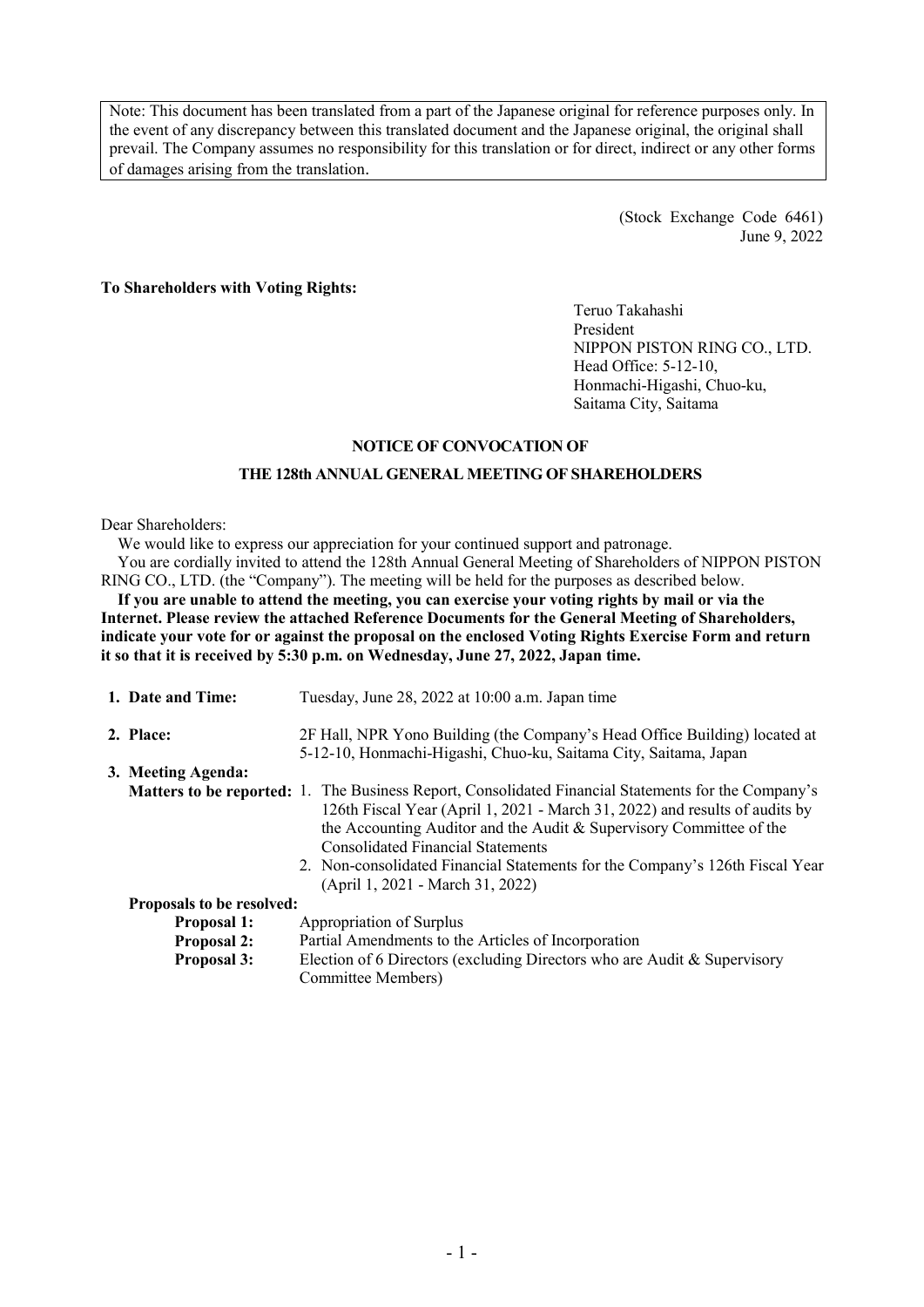- When attending the meeting, please submit the enclosed Voting Rights Exercise Form at the reception desk. In order to save resources, please bring this Notice with you to the meeting.
- The Systems for Ensuring the Properness of Business Activities, Basic Policy on the Control over the Company, Notes to Consolidated Financial Statements and Notes to Non-consolidated Financial Statements are posted on the Company's website (https://www.npr.co.jp/) in accordance with provisions of laws and regulations as well as Article 15 of the Company's Articles of Incorporation and therefore are not provided in the Notice. However, the Notes to Consolidated Financial Statements and Notes to Non-consolidated Financial Statements, as well as the Appendix to the Reported Matters, are subject to audit by the Accounting Auditor and the Audit & Supervisory Committee.
- Should the Reference Documents for the General Meeting of Shareholders, the Business Report, the Non-consolidated Financial Statements and Consolidated Financial Statements require revisions, the revised versions will be posted on the Company's website (https://www.npr.co.jp/).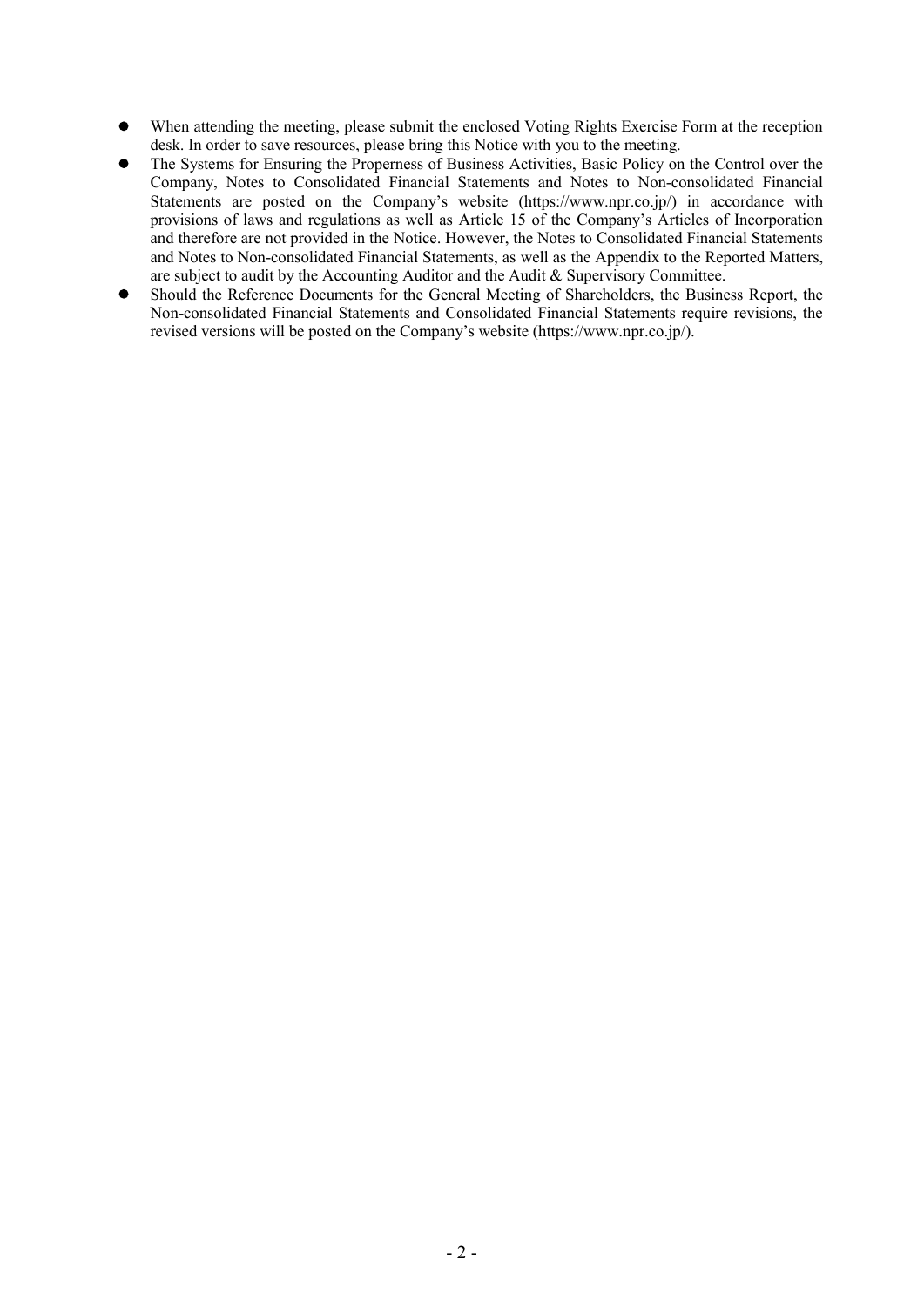# **Reference Documents for the General Meeting of Shareholders**

# **Proposal 1: Appropriation of Surplus**

It is proposed that the surplus be appropriated as indicated below.

1. Matters Concerning Year-End Dividend

It is proposed that the year-end dividend for the 126th fiscal year be as follows, taking into consideration matters such as business results for the fiscal year under review and future business development.

(1) Type of dividend

Cash

(2) Matters concerning allotment of property to be distributed and total amount

50 yen per share of the Company's common stock will be distributed, and the total dividend will be 400,003,350 yen. The annual dividend including the interim dividend will be 70 yen per share for the 126th fiscal year.

- (3) Effective date of dividend of surplus June 29, 2022
- 2. Matters Concerning Other Appropriation of Surplus Not applicable.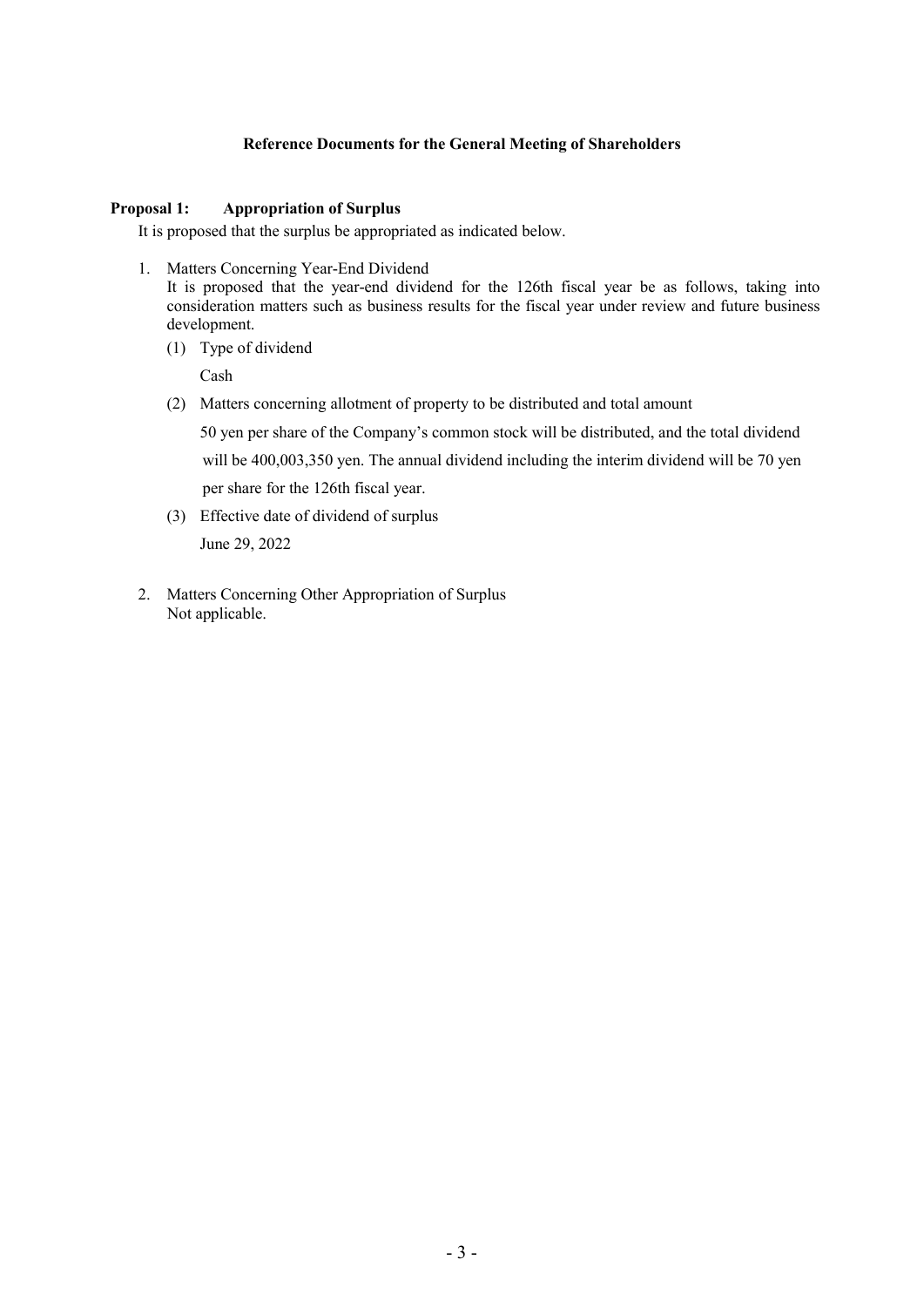# **Proposal 2: Partial Amendments to the Articles of Incorporation**

1. Reason for amendments

The amended provisions stipulated in the proviso of Article 1 of the supplementary provisions of the "Act Partially Amending the Companies Act" (Act No. 70 of 2019) will be enforced on September 1, 2022. Accordingly, in order to prepare for the introduction of the system for electronic provision of materials for general meetings of shareholders, the Articles of Incorporation of the Company shall be amended as follows.

- (1) The proposed Article 15, Paragraph 1 provides that information contained in the reference materials for the general meeting of shareholders, etc. shall be provided electronically.
- (2) The purpose of the proposed Article 15, Paragraph 2 is to establish a provision to limit the scope of matters to be included in the paper copy to be sent to shareholders who have requested it.
- (3) The provisions related to the internet disclosure and deemed provision of the reference materials for the general meeting of shareholders, etc. (Article 15 of the current Articles of Incorporation) will become unnecessary and will therefore be deleted.
- (4) In line with the above establishment and deletion of the provisions, supplementary provisions related to the effective date, etc. shall be established.
- 2. Details of amendments to the Articles of Incorporation The details of the amendments are as follows.

|                                                                                                                                                                                                                                                                                                                                                                                                                                                                                                                                     | (Amended sections are underlined)                                                                                                                                                                                                                                                                                                                                                                                                                                                                                                                                            |
|-------------------------------------------------------------------------------------------------------------------------------------------------------------------------------------------------------------------------------------------------------------------------------------------------------------------------------------------------------------------------------------------------------------------------------------------------------------------------------------------------------------------------------------|------------------------------------------------------------------------------------------------------------------------------------------------------------------------------------------------------------------------------------------------------------------------------------------------------------------------------------------------------------------------------------------------------------------------------------------------------------------------------------------------------------------------------------------------------------------------------|
| Current Articles of Incorporation                                                                                                                                                                                                                                                                                                                                                                                                                                                                                                   | <b>Proposed Amendments</b>                                                                                                                                                                                                                                                                                                                                                                                                                                                                                                                                                   |
| (Internet Disclosure and Deemed Provision of<br>Reference Materials for the General Meeting of<br>Shareholders, etc.)                                                                                                                                                                                                                                                                                                                                                                                                               |                                                                                                                                                                                                                                                                                                                                                                                                                                                                                                                                                                              |
| Article 15 The Company may, when convening a<br>general meeting of shareholders, deem that it has<br>provided information to shareholders pertaining<br>to matters to be described or indicated in the<br>reference materials for the general meeting of<br>shareholders, business report, non-consolidated<br>financial statements, and consolidated financial<br>statements, by disclosing such information<br>through the internet in accordance with the<br>provisions provided in the Ordinance of the<br>Ministry of Justice. | $<$ Deleted $>$                                                                                                                                                                                                                                                                                                                                                                                                                                                                                                                                                              |
| <newly established=""></newly>                                                                                                                                                                                                                                                                                                                                                                                                                                                                                                      | (Measures for Electronic Provision, Etc.)<br>Article 15<br>The Company shall, when convening<br>a general meeting of shareholders, provide<br>information contained in the reference<br>materials for the general meeting of<br>shareholders, etc. electronically.<br>2. Among the matters to be provided<br>electronically, the Company may choose not to<br>include all or part of the matters stipulated in<br>the Ordinance of the Ministry of Justice in the<br>paper copy to be sent to shareholders who<br>have requested it by the record date for voting<br>rights. |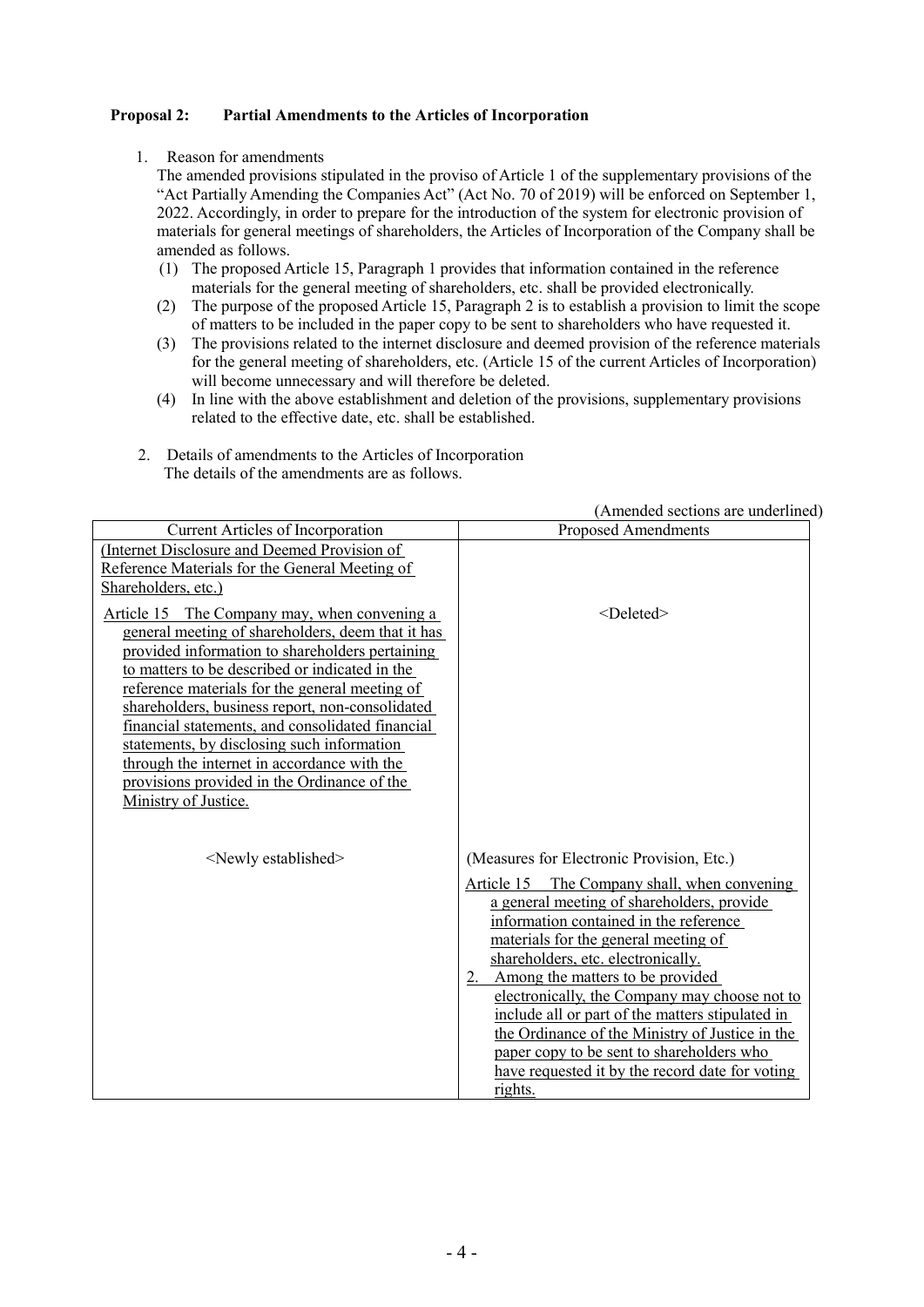| <b>Current Articles of Incorporation</b> | <b>Proposed Amendments</b>                                                                                                                                                                                                                                                                                                                                                                                                                                                                                                              |
|------------------------------------------|-----------------------------------------------------------------------------------------------------------------------------------------------------------------------------------------------------------------------------------------------------------------------------------------------------------------------------------------------------------------------------------------------------------------------------------------------------------------------------------------------------------------------------------------|
|                                          | Supplementary provisions                                                                                                                                                                                                                                                                                                                                                                                                                                                                                                                |
| <newly established=""></newly>           | The deletion of Article 15 (Internet Disclosure<br>and Deemed Provision of Reference Materials<br>for the General Meeting of Shareholders, Etc.)<br>of the current Articles of Incorporation and the<br>proposed Article 15 (Measures for Electronic<br>Provision, Etc.) shall come into effect on the<br>date of enforcement of the amended provisions<br>stipulated in the proviso of Article 1 of the<br>supplementary provisions of the Act Partially<br>Amending the Companies Act (Act No. 70 of<br>2019) (the "Effective Date"). |
|                                          | Notwithstanding the provisions of the<br>2.<br>preceding paragraph, Article 15 of the current<br>Articles of Incorporation shall remain in force<br>with respect to a general meeting of<br>shareholders to be held on a date within six<br>months from the Effective Date.                                                                                                                                                                                                                                                             |
|                                          | These supplementary provisions shall be<br>3.<br>deleted after the lapse of six months from the<br><b>Effective Date or the lapse of three months</b><br>from the date of the general meeting of<br>shareholders set forth in the preceding<br>paragraph, whichever is later.                                                                                                                                                                                                                                                           |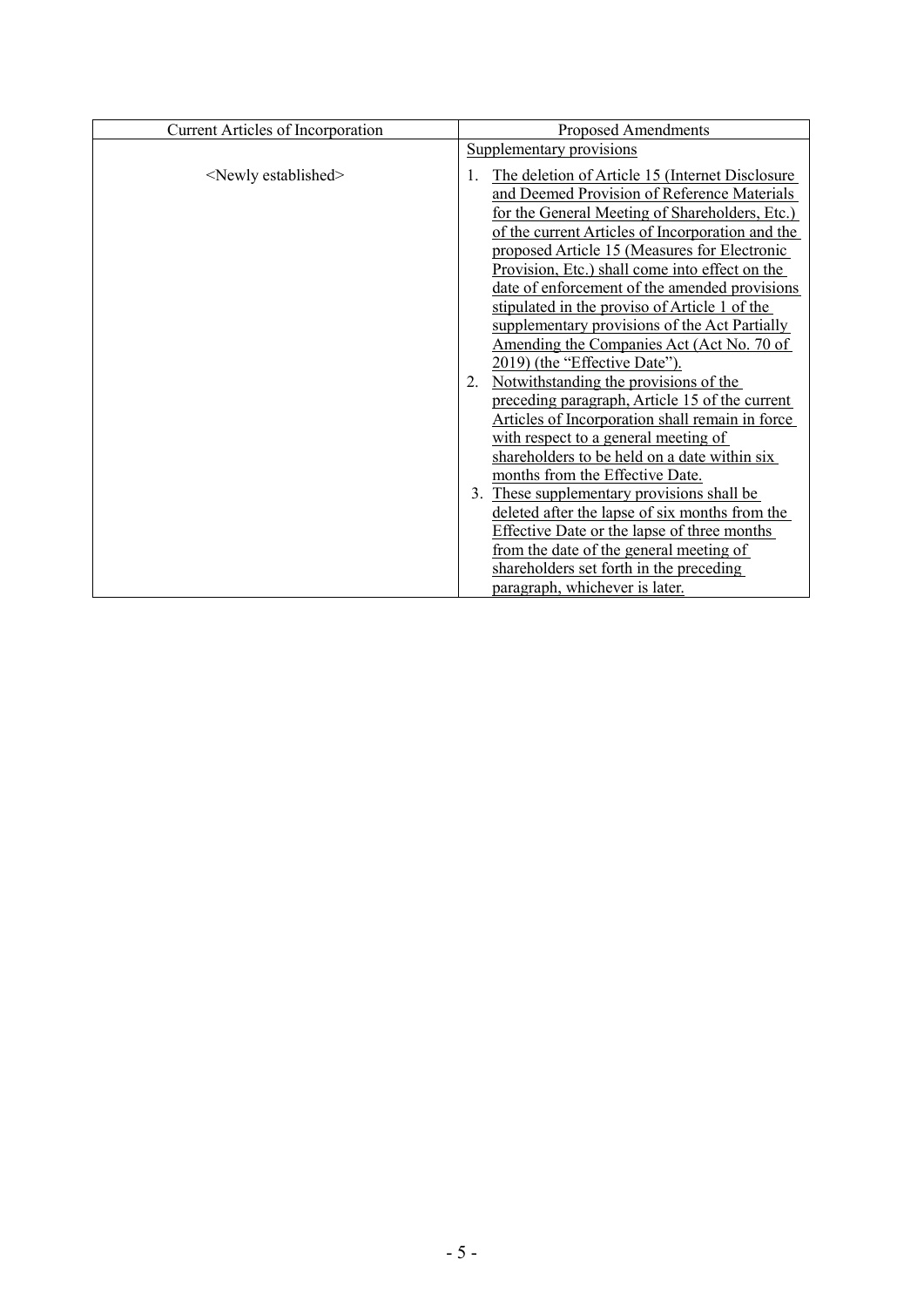# **Proposal 3: Election of 6 Directors (excluding Directors who are Audit & Supervisory Committee Members)**

As the terms of 6 Directors (excluding Directors who are Audit & Supervisory Committee Members) Mr. Teruo Takahashi, Mr. Yuji Sakamoto, Mr. Masaaki Fujita, Mr. Zhongliang Yang, Mr. Nobuyasu Nara, and Ms. Hiromi Nakazawa will expire at the conclusion of this General Meeting of Shareholders, the Company proposes to elect 6 Directors (excluding Directors who are Audit & Supervisory Committee Members). The candidates for Directors (excluding Director who are Audit & Supervisory Committee Members) are as follows.

| No. | Name<br>(Date of birth)             |            | Past experience, positions, responsibilities,<br>and significant concurrent positions                                      | Number of<br>shares of the<br>Company held |
|-----|-------------------------------------|------------|----------------------------------------------------------------------------------------------------------------------------|--------------------------------------------|
|     |                                     | April 1981 | Joined the Company                                                                                                         |                                            |
|     |                                     | April 2005 | General Manager, Product Engineering Department II                                                                         |                                            |
|     |                                     | June 2006  | Executive Officer and General Manager, Product Engineering                                                                 |                                            |
|     | Teruo Takahashi                     |            | Department II, Development Division                                                                                        |                                            |
|     | (February 10, 1959)                 | June 2009  | Director and General Manager, Product Engineering                                                                          |                                            |
|     |                                     |            | Department II, in charge of Research and Development                                                                       | 11,900                                     |
|     | [Reappointment]                     |            | Department                                                                                                                 |                                            |
|     |                                     | June 2016  | Managing Director, in charge of Research and Development                                                                   |                                            |
|     |                                     |            | Department                                                                                                                 |                                            |
|     |                                     | June 2020  | Representative Director and President, in charge of Internal                                                               |                                            |
|     |                                     |            | Auditors Office (to present)                                                                                               |                                            |
|     | [Reason for nomination as Director] |            |                                                                                                                            |                                            |
|     |                                     |            | Mr. Teruo Takahashi has led corporate management and contributed to the Group's sustainable growth and medium to long term |                                            |

corporate value enhancement through various business developments. We nominated him as a Director based on his continuing extensive knowledge and experience in all aspects of management and his qualifications for making decisions on important matters and supervising the execution of business operations.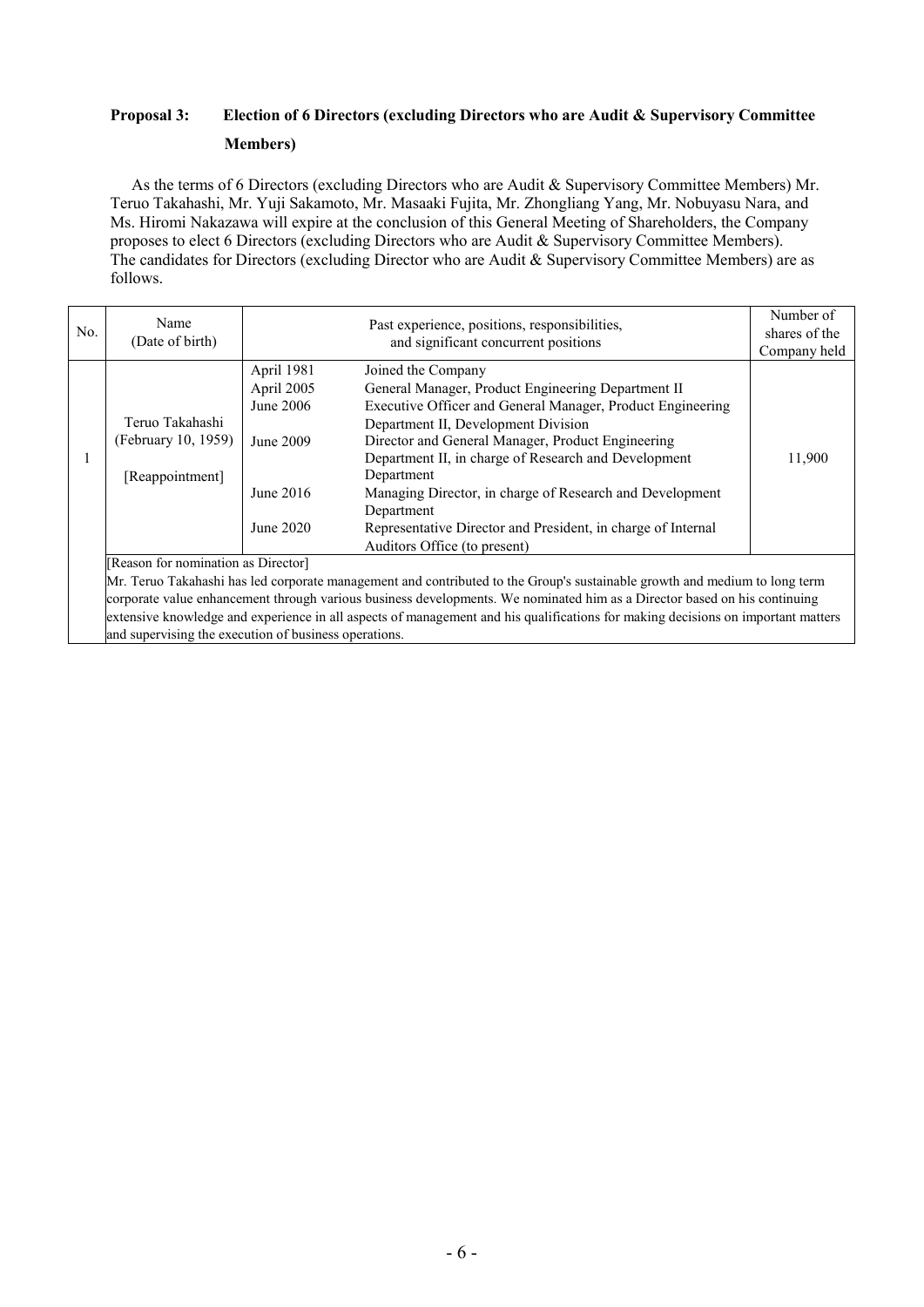| No. | Name<br>(Date of birth)                                                 | Past experience, positions, responsibilities,<br>and significant concurrent positions |                                                                                                                                      | Number of<br>shares of the<br>Company held |  |  |  |
|-----|-------------------------------------------------------------------------|---------------------------------------------------------------------------------------|--------------------------------------------------------------------------------------------------------------------------------------|--------------------------------------------|--|--|--|
|     |                                                                         | <b>July 1977</b>                                                                      | Joined the Company                                                                                                                   |                                            |  |  |  |
|     | Yuji Sakamoto                                                           | April 2001                                                                            | General Manager, Tokyo East Sales Department                                                                                         |                                            |  |  |  |
|     | (October 22, 1957)                                                      | April 2004                                                                            | Executive Officer and General Manager, Tokyo Sales                                                                                   |                                            |  |  |  |
|     |                                                                         |                                                                                       | Department, Sales Division                                                                                                           | 16,540                                     |  |  |  |
|     | [Reappointment]                                                         | June 2006                                                                             | Director, Deputy General Manager, Sales Division, and General                                                                        |                                            |  |  |  |
|     |                                                                         |                                                                                       | Manager, Business Planning Department, Sales Division                                                                                |                                            |  |  |  |
|     |                                                                         | June 2013                                                                             | Managing Director, in charge of sales departments                                                                                    |                                            |  |  |  |
| 2   |                                                                         | June 2020                                                                             | Representative Director, Managing Director, in charge of sales                                                                       |                                            |  |  |  |
|     |                                                                         |                                                                                       | departments                                                                                                                          |                                            |  |  |  |
|     |                                                                         | June 2021                                                                             | Representative Director, Senior Managing Executive Officer,                                                                          |                                            |  |  |  |
|     |                                                                         |                                                                                       | in charge of Production Control Department, Global                                                                                   |                                            |  |  |  |
|     |                                                                         |                                                                                       | Procurement Department and Tochigi Plant (to present)                                                                                |                                            |  |  |  |
|     |                                                                         | [Significant concurrent positions]                                                    |                                                                                                                                      |                                            |  |  |  |
|     |                                                                         |                                                                                       | · Director and Chairman, NPR Singapore Pte. Ltd.                                                                                     |                                            |  |  |  |
|     |                                                                         | · Director, NPR of Europe GmbH                                                        |                                                                                                                                      |                                            |  |  |  |
|     | Reason for nomination as Director]                                      |                                                                                       |                                                                                                                                      |                                            |  |  |  |
|     |                                                                         |                                                                                       | Mr. Yuji Sakamoto has extensive knowledge of all aspects of the sales, production control, and procurement departments, and          |                                            |  |  |  |
|     |                                                                         |                                                                                       | has contributed to the Group's sustainable growth and enhancement of its corporate value over the medium to long term. We            |                                            |  |  |  |
|     |                                                                         |                                                                                       | nominated him as a Director based on his continuing extensive knowledge and experience in all aspects of management and his          |                                            |  |  |  |
|     |                                                                         |                                                                                       | qualifications for making decisions on important matters and supervising the execution of business operations.<br>Joined the Company |                                            |  |  |  |
|     |                                                                         | April 1984<br>April 2005                                                              | General Manager, Corporate Planning Department                                                                                       |                                            |  |  |  |
|     |                                                                         | June 2006                                                                             | President, NPR of America, Inc.                                                                                                      |                                            |  |  |  |
|     |                                                                         | <b>July 2012</b>                                                                      | Operating Officer, the Company                                                                                                       |                                            |  |  |  |
|     |                                                                         |                                                                                       | President, NPR of America, Inc.                                                                                                      |                                            |  |  |  |
|     |                                                                         | June 2013                                                                             | Director, General Manager, Corporate Planning Department, in                                                                         |                                            |  |  |  |
|     | Masaaki Fujita<br>(May 30, 1961)                                        |                                                                                       | charge of Corporate Planning Department and Overseas                                                                                 |                                            |  |  |  |
|     |                                                                         |                                                                                       | <b>Operation Control Department</b>                                                                                                  |                                            |  |  |  |
| 3   |                                                                         | June 2021                                                                             | Director, Managing Executive Officer in charge of Corporate                                                                          | 11,454                                     |  |  |  |
|     | [Reappointment]                                                         |                                                                                       | Planning Department and Accounting and Finance Department                                                                            |                                            |  |  |  |
|     |                                                                         |                                                                                       | (to present)                                                                                                                         |                                            |  |  |  |
|     |                                                                         | January 2022                                                                          | In charge of Normeca Asia Co., Ltd. (to present)                                                                                     |                                            |  |  |  |
|     |                                                                         | [Significant concurrent positions]                                                    |                                                                                                                                      |                                            |  |  |  |
|     |                                                                         | · President, NPR of America, Inc.                                                     |                                                                                                                                      |                                            |  |  |  |
|     |                                                                         | · Komisaris, PT. NT Piston Ring Indonesia                                             |                                                                                                                                      |                                            |  |  |  |
|     |                                                                         | · Komisaris, PT. NPR Manufacturing Indonesia                                          |                                                                                                                                      |                                            |  |  |  |
|     | [Reason for nomination as Director]                                     |                                                                                       |                                                                                                                                      |                                            |  |  |  |
|     |                                                                         |                                                                                       | Mr. Masaaki Fujita holds a high level of expertise in the corporate planning department and has contributed to the Group's           |                                            |  |  |  |
|     |                                                                         |                                                                                       | sustainable growth and medium to long term enhancement of corporate value. We nominated him as a Director based on his               |                                            |  |  |  |
|     |                                                                         |                                                                                       | continuing extensive knowledge and experience in all aspects of management and his qualifications for making decisions on            |                                            |  |  |  |
|     | important matters and supervising the execution of business operations. |                                                                                       |                                                                                                                                      |                                            |  |  |  |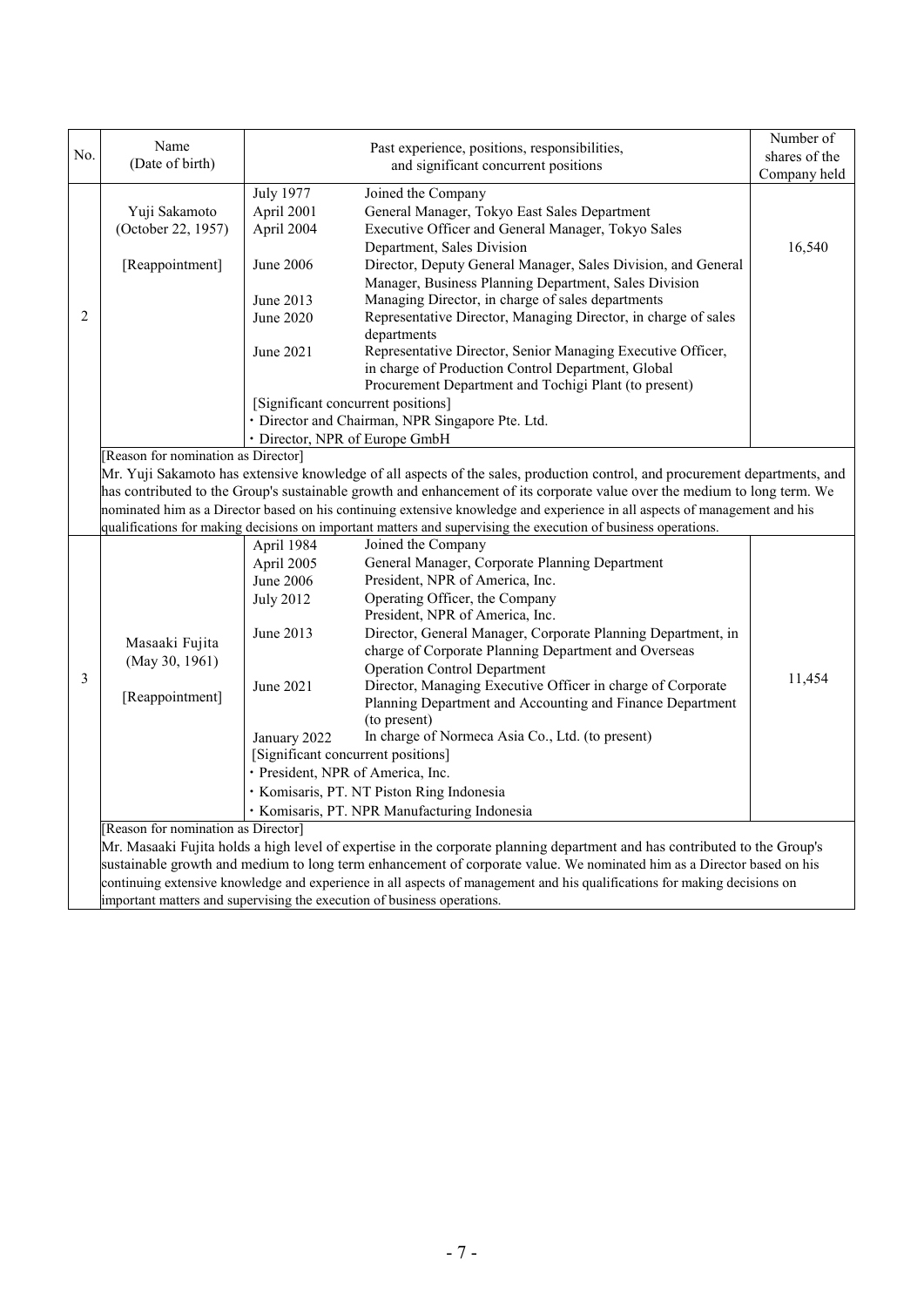|     | Name                               |                                          | Past experience, positions, responsibilities,                                                                                                                                                                                                      | Number of     |  |
|-----|------------------------------------|------------------------------------------|----------------------------------------------------------------------------------------------------------------------------------------------------------------------------------------------------------------------------------------------------|---------------|--|
| No. | (Date of birth)                    |                                          | and significant concurrent positions                                                                                                                                                                                                               | shares of the |  |
|     |                                    |                                          |                                                                                                                                                                                                                                                    | Company held  |  |
|     |                                    | April 1995                               | Joined the Company                                                                                                                                                                                                                                 |               |  |
|     |                                    | April 2007                               | Overseas Operation Control Division, the Company                                                                                                                                                                                                   |               |  |
|     |                                    |                                          | Plant Manager, NPR Auto Parts Manufacturing (Yizheng) Co.,                                                                                                                                                                                         |               |  |
|     |                                    |                                          | Ltd.                                                                                                                                                                                                                                               |               |  |
|     |                                    | May 2011                                 | Chairman and President, NPR Auto Parts Manufacturing                                                                                                                                                                                               |               |  |
|     |                                    |                                          | (Yizheng) Co., Ltd.                                                                                                                                                                                                                                |               |  |
|     |                                    | December 2012                            | Chairman and President, NPR Powdered Metals Manufacturing<br>(Yizheng) Co., Ltd.                                                                                                                                                                   |               |  |
|     |                                    | <b>July 2013</b>                         | Executive Officer, the Company                                                                                                                                                                                                                     |               |  |
|     |                                    |                                          | Chairman and President, NPR ASIMCO Powdered Metals                                                                                                                                                                                                 |               |  |
|     | Zhongliang Yang                    |                                          | Manufacturing (Yizheng) Co., Ltd.                                                                                                                                                                                                                  |               |  |
|     | (July 20, 1962)                    | June 2016                                | Director, the Company, in charge of manufacturing and                                                                                                                                                                                              |               |  |
| 4   |                                    |                                          | production departments                                                                                                                                                                                                                             | 7,453         |  |
|     | [Reappointment]                    | June 2020                                | Chairman and President, NPR ASIMCO Powdered Metals                                                                                                                                                                                                 |               |  |
|     |                                    |                                          | Manufacturing (Yizheng) Co., Ltd. (to present)                                                                                                                                                                                                     |               |  |
|     |                                    | June 2021                                | Managing Executive Officer, in charge of Tochigi Plant,                                                                                                                                                                                            |               |  |
|     |                                    |                                          | Production Engineering Department I, Production Engineering                                                                                                                                                                                        |               |  |
|     |                                    |                                          | Department II and Production Engineering Department III (to                                                                                                                                                                                        |               |  |
|     |                                    |                                          | present)                                                                                                                                                                                                                                           |               |  |
|     |                                    | [Significant concurrent positions]       |                                                                                                                                                                                                                                                    |               |  |
|     |                                    | · President, NPR IWATE CO., Ltd.         |                                                                                                                                                                                                                                                    |               |  |
|     |                                    |                                          | · President, NPR FUKUSHIMA WORKS CO., LTD.                                                                                                                                                                                                         |               |  |
|     |                                    |                                          | · Director, NPR Auto Parts Manufacturing (Yizheng) Co., Ltd.                                                                                                                                                                                       |               |  |
|     |                                    |                                          | · Chairman and President, NPR ASIMCO Powdered Metals Manufacturing                                                                                                                                                                                 |               |  |
|     |                                    | (Yizheng) Co., Ltd.                      |                                                                                                                                                                                                                                                    |               |  |
|     | Reason for nomination as Director] |                                          |                                                                                                                                                                                                                                                    |               |  |
|     |                                    |                                          | Mr. Zhongliang Yang has a high degree of expertise in technologies and manufacturing departments, and has contributed                                                                                                                              |               |  |
|     |                                    |                                          | to the Group's sustainable growth and medium to long term corporate value. We nominated him as a Director based on his                                                                                                                             |               |  |
|     |                                    |                                          | continuing extensive knowledge and experience in all aspects of management and his qualifications for making decisions on                                                                                                                          |               |  |
|     |                                    |                                          | important matters and supervising the execution of business operations.                                                                                                                                                                            |               |  |
|     |                                    | April 1986                               | Joined The Long-Term Credit Bank of Japan, Limited (present                                                                                                                                                                                        |               |  |
|     |                                    |                                          | Shinsei Bank, Limited)                                                                                                                                                                                                                             |               |  |
|     |                                    | April 2014                               | Executive Officer, Executive Officer in charge of Institutional                                                                                                                                                                                    |               |  |
|     |                                    |                                          | Business and General Manager of Osaka Branch, Shinsei Bank,                                                                                                                                                                                        |               |  |
|     |                                    |                                          | Limited                                                                                                                                                                                                                                            |               |  |
|     |                                    | November 2016                            | Executive Officer, General Manager, Institutional Credit                                                                                                                                                                                           |               |  |
|     |                                    |                                          | Management Division, Shinsei Bank, Limited                                                                                                                                                                                                         |               |  |
|     | Nobuyasu Nara                      | December 2019                            | Retired from Shinsei Bank, Limited                                                                                                                                                                                                                 |               |  |
|     | (September 21, 1963)               | January 2020                             | Joined the Company, Advisor, the Company                                                                                                                                                                                                           |               |  |
| 5   |                                    | June 2020                                | Director, in charge of Corporate Management Department,                                                                                                                                                                                            | 6,370         |  |
|     | [Reappointment]                    |                                          | General Affairs Department and Information System                                                                                                                                                                                                  |               |  |
|     |                                    |                                          | Department                                                                                                                                                                                                                                         |               |  |
|     |                                    | October 2020                             | In charge of Corporate Management Department, General                                                                                                                                                                                              |               |  |
|     |                                    |                                          | Affairs Department, Information System Department and Safety                                                                                                                                                                                       |               |  |
|     |                                    |                                          | and Health Promotion Department (to present)                                                                                                                                                                                                       |               |  |
|     |                                    | June 2021                                | Director Managing Executive Officer (to present)                                                                                                                                                                                                   |               |  |
|     |                                    | [Significant concurrent positions]       |                                                                                                                                                                                                                                                    |               |  |
|     |                                    | · Director, NPR IWATE CO., Ltd.          |                                                                                                                                                                                                                                                    |               |  |
|     |                                    | · Director, NPR FUKUSHIMA WORKS CO., LTD |                                                                                                                                                                                                                                                    |               |  |
|     |                                    |                                          | · Director and Chairman, SIAM NPR Co., Ltd.                                                                                                                                                                                                        |               |  |
|     | Reason for nomination as Director] |                                          |                                                                                                                                                                                                                                                    |               |  |
|     |                                    |                                          | Mr. Nobuyasu Nara has contributed to the Group's sustainable growth and medium to long-term corporate value                                                                                                                                        |               |  |
|     |                                    |                                          | enhancement through his expertise in a wide range of areas, including corporate management, general affairs, human                                                                                                                                 |               |  |
|     |                                    |                                          | resources, and information systems. We nominated him as a Director based on his continuing extensive knowledge and<br>experience in all aspects of management and his qualifications for making decisions on important matters and supervising the |               |  |
|     | execution of business operations.  |                                          |                                                                                                                                                                                                                                                    |               |  |
|     |                                    |                                          |                                                                                                                                                                                                                                                    |               |  |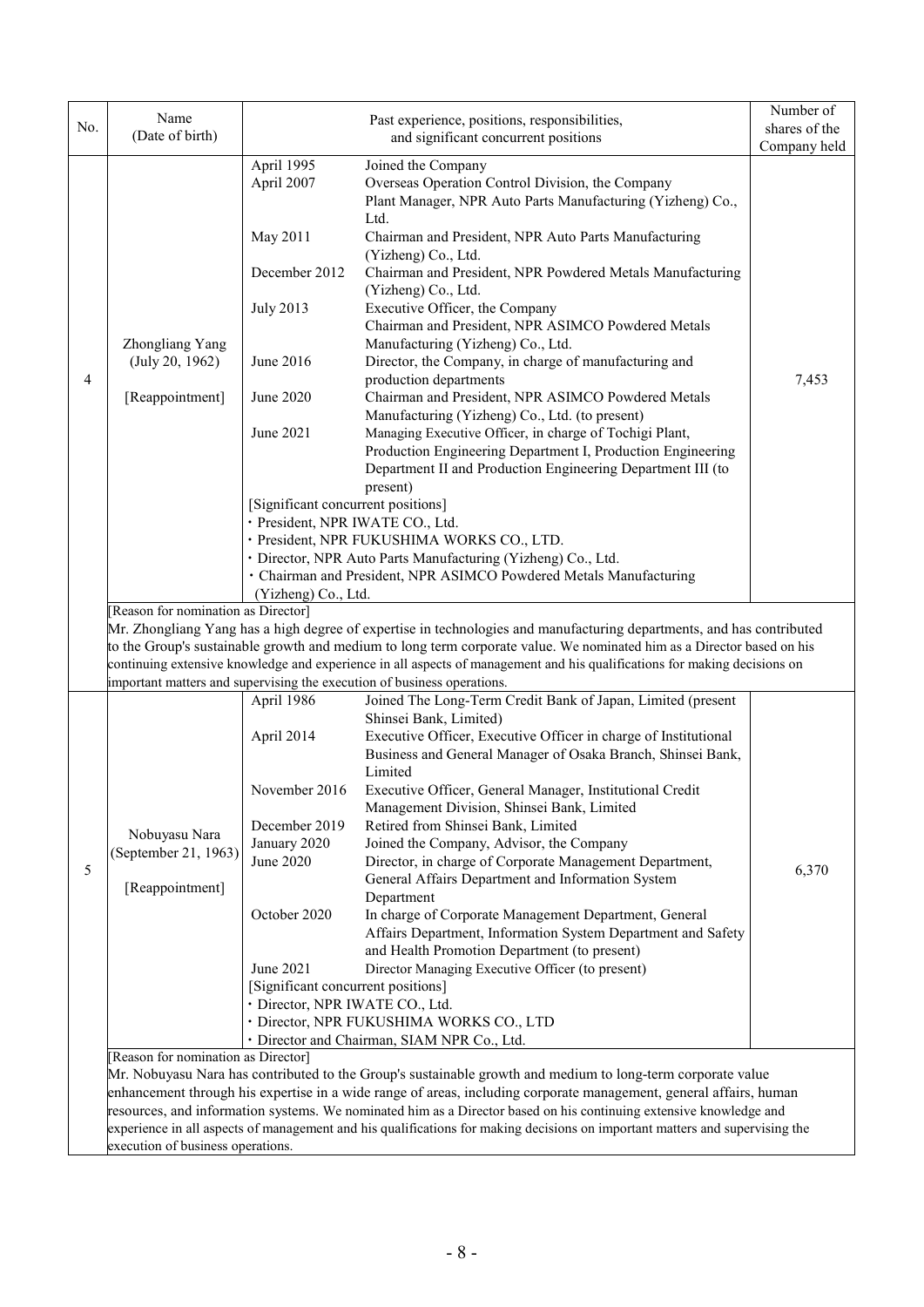| No. | Name<br>(Date of birth)                                                                                                                                                                                                                         |                                                                                                                                                                      | Past experience, positions, responsibilities,<br>and significant concurrent positions                                                                                                                                                                                                                                                                                                                                                                                                                                                                                                                                                | Number of<br>shares of the |  |  |
|-----|-------------------------------------------------------------------------------------------------------------------------------------------------------------------------------------------------------------------------------------------------|----------------------------------------------------------------------------------------------------------------------------------------------------------------------|--------------------------------------------------------------------------------------------------------------------------------------------------------------------------------------------------------------------------------------------------------------------------------------------------------------------------------------------------------------------------------------------------------------------------------------------------------------------------------------------------------------------------------------------------------------------------------------------------------------------------------------|----------------------------|--|--|
| 6   | Hiromi Nakazawa<br>(September 10, 1964)<br>[Reappointment]<br>[Outside]<br>[Independent]                                                                                                                                                        | April 1988<br>October 1995<br>January 1998<br>April 1999<br>September 2012<br>June 2013<br>June 2015<br>June 2017<br>June 2020<br>[Significant concurrent positions] | Joined The Mitsui Bank Limited (present Sumitomo Mitsui<br><b>Banking Corporation</b> )<br>Joined Taiyo Audit Corporation (present Grant Thornton Taiyo<br>LLC)<br>Joined Ota Showa Audit Corporation (present Ernst & Young<br>ShinNihon LLC)<br>Registered as Certified Public Accountant<br>Joined Nidec Corporation<br>Audit & Supervisory Board Member, C'BON COSMETICS<br>Co., Ltd<br>Executive Officer, C'BON COSMETICS Co., Ltd.<br>Audit & Supervisory Board Member, C'BON COSMETICS<br>Co., Ltd (to present)<br>Outside Director, the Company (to present)<br>• Audit & Supervisory Board Member, C'BON COSMETICS Co., Ltd | Company held<br>0          |  |  |
|     | Ms. Hiromi Nakazawa has abundant experience and deep insight in auditing and in overall corporate management, and her<br>role is to proactively provide opinions on the management of the Group in general from an objective perspective and to |                                                                                                                                                                      |                                                                                                                                                                                                                                                                                                                                                                                                                                                                                                                                                                                                                                      |                            |  |  |

role is to proactively provide opinions on the management of the Group in general from an objective perspective and to supervise management. We nominated her as an Outside Director as we expect that she will continue to perform important roles by providing advice and recommendations to ensure the appropriateness and reasonableness of the Board of Directors' decision-making from an independent standpoint

(Notes)

- 1. There are no special interests between the candidates for Directors and the Company.
- 2. Ms. Hiromi Nakazawa is a candidate for Outside Director. The Company reported Ms. Nakazawa as an independent director as stipulated by Tokyo Stock Exchange, Inc. If the reappointment of Ms. Nakazawa is approved as proposed, she will continue to be reported as an independent director.
- 3. Number of years since appointment in the case where candidates for Directors are incumbent Outside Audit & Supervisory Board Members

Ms. Hiromi Nakazawa is currently a part-time Director of the Company, and her term of office as Outside Director at the conclusion of this Annual General Meeting of Shareholders is two years.

## 4. Limited liability agreement with the candidates for Directors The Company has entered into an agreement with Ms. Hiromi Nakazawa in accordance with Article 427, Paragraph 1 of the Companies Act to limit her liability pursuant to Article 423, Paragraph 1 of the Companies Act. If Ms. Nakazawa is elected, the Company intends to continue the limited liability agreement with her. The maximum amount of liability pursuant to the agreement is the amount stipulated by laws and regulations.

5. The Company plans to take out a directors and officers liability insurance policy as defined under Article 430-3, Paragraph 1 of the Companies Act, from an insurance company, to ensure that the legally liable damages and associated litigation cost incurred by the insured person will be indemnified under such insurance policy. All candidates shall be covered as the insured person under this insurance policy. The Company intends to renew such insurance policy with the same terms and conditions at its next renewal.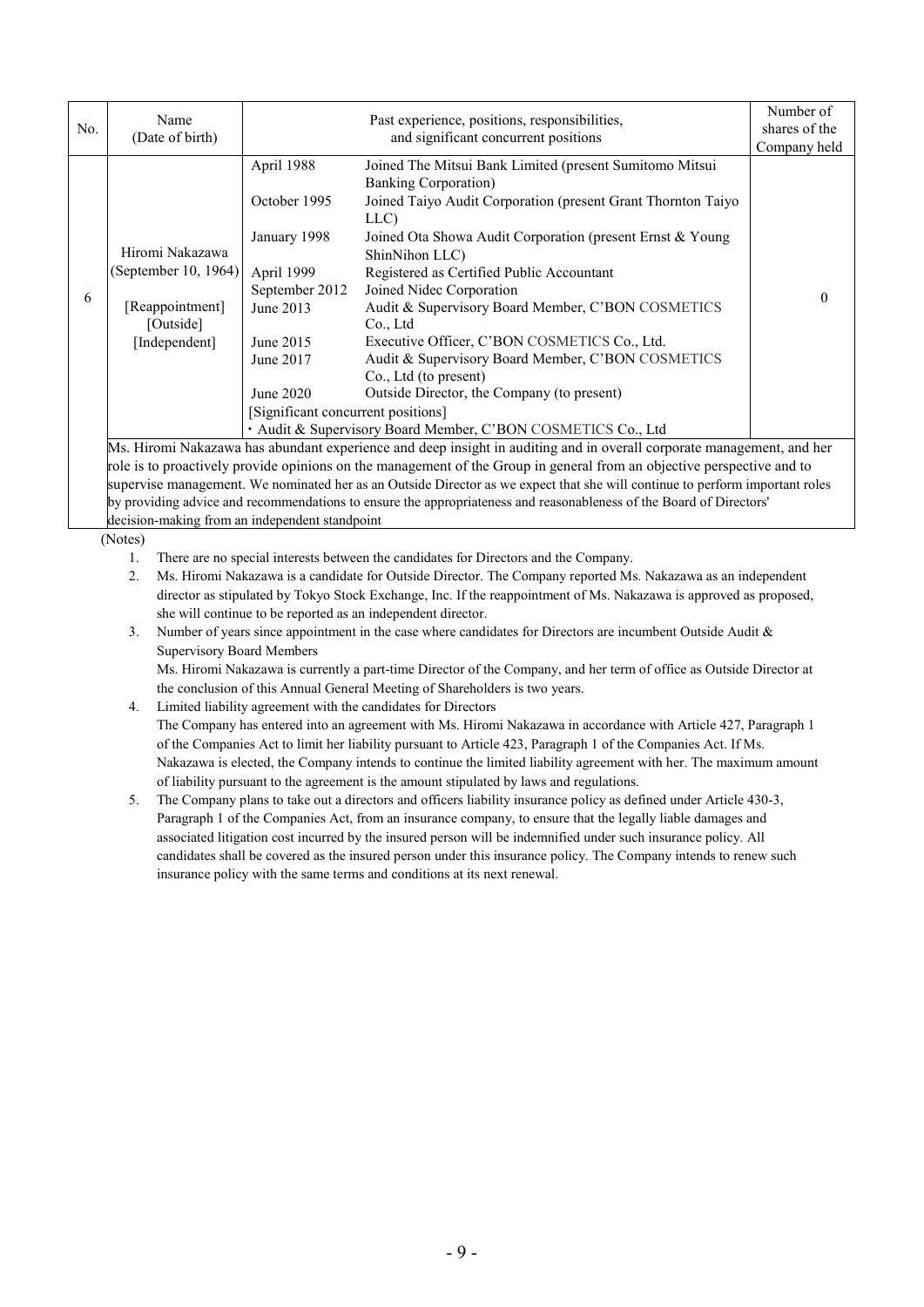## (Reference)

# **Areas of expertise and experience possessed by the candidates for Directors, and Executive Officers (skill matrix)**

• The candidates for Directors have expertise and experience in the following areas.

|                    | Position                                                                     | Independence<br>(Outside) | Particular areas of specialty where the individuals excel |                         |                                                            |                      |                                             |                                     | Nomination                                   |
|--------------------|------------------------------------------------------------------------------|---------------------------|-----------------------------------------------------------|-------------------------|------------------------------------------------------------|----------------------|---------------------------------------------|-------------------------------------|----------------------------------------------|
| Name               |                                                                              |                           | Corporate<br>management<br><b>Business</b><br>strategies  | Finance &<br>Accounting | Manufacturing,<br>Safety,<br>Technologies &<br>Environment | Sales &<br>Marketing | Innovation &<br>Research and<br>Development | Governance,<br>Risk &<br>Compliance | and<br>Remuneration<br>Advisory<br>Committee |
| Teruo<br>Takahashi | Representative<br>Director and<br>President                                  |                           |                                                           |                         |                                                            |                      |                                             |                                     |                                              |
| Yuji<br>Sakamoto   | Representative<br>Director and<br>Senior<br>Managing<br>Executive<br>Officer |                           |                                                           |                         |                                                            |                      |                                             |                                     |                                              |
| Masaaki<br>Fujita  | Director and<br>Managing<br>Executive<br>Officer                             |                           |                                                           |                         |                                                            |                      |                                             |                                     |                                              |
| Zhongliang<br>Yang | Director and<br>Managing<br>Executive<br>Officer                             |                           |                                                           |                         |                                                            |                      |                                             |                                     |                                              |
| Nobuyasu<br>Nara   | Director and<br>Managing<br>Executive<br>Officer                             |                           |                                                           |                         |                                                            |                      |                                             |                                     |                                              |
| Hiromi<br>Nakazawa | Director                                                                     |                           |                                                           |                         |                                                            |                      |                                             |                                     |                                              |
| Hiroto<br>Koeba    | Director and<br>Audit &<br>Supervisory<br>Committee<br>Member                |                           |                                                           |                         |                                                            |                      |                                             |                                     |                                              |
| Hiroki<br>Kimura   | Director and<br>Audit &<br>Supervisory<br>Committee<br>Member                |                           |                                                           |                         |                                                            |                      |                                             |                                     |                                              |
| Yoshihide<br>Hino  | Director and<br>Audit &<br>Supervisory<br>Committee<br>Member                |                           |                                                           |                         |                                                            |                      |                                             |                                     |                                              |

• The Company will introduce a delegated executive officer system on June 24, 2021. Areas of expertise and experience possessed by the Executive Officers who do not concurrently serve as Directors, who are scheduled to be appointed at the Board of Directors' meeting to be held immediately after the conclusion of this Annual General Meeting of Shareholders are as follows

|                    | Position             | Independence<br>(Outside) | Particular areas of specialty where the individuals excel |                           |                                                            |                         |                                               |                                     | Nomination                                   |
|--------------------|----------------------|---------------------------|-----------------------------------------------------------|---------------------------|------------------------------------------------------------|-------------------------|-----------------------------------------------|-------------------------------------|----------------------------------------------|
| Name               |                      |                           | Corporate<br>management<br><b>Business</b><br>strategies  | Finance $&$<br>Accounting | Manufacturing,<br>Safety,<br>Technologies &<br>Environment | Sales $\&$<br>Marketing | Innovation $&$<br>Research and<br>Development | Governance,<br>Risk &<br>Compliance | and<br>Remuneration<br>Advisory<br>Committee |
| Makoto<br>Kajiwara | Executive<br>Officer |                           |                                                           |                           |                                                            |                         |                                               |                                     |                                              |
| Nobunori<br>Tsuda  | Executive<br>Officer |                           |                                                           |                           |                                                            |                         |                                               |                                     |                                              |
| Takao<br>Kishitani | Executive<br>Officer |                           |                                                           |                           |                                                            |                         |                                               |                                     |                                              |